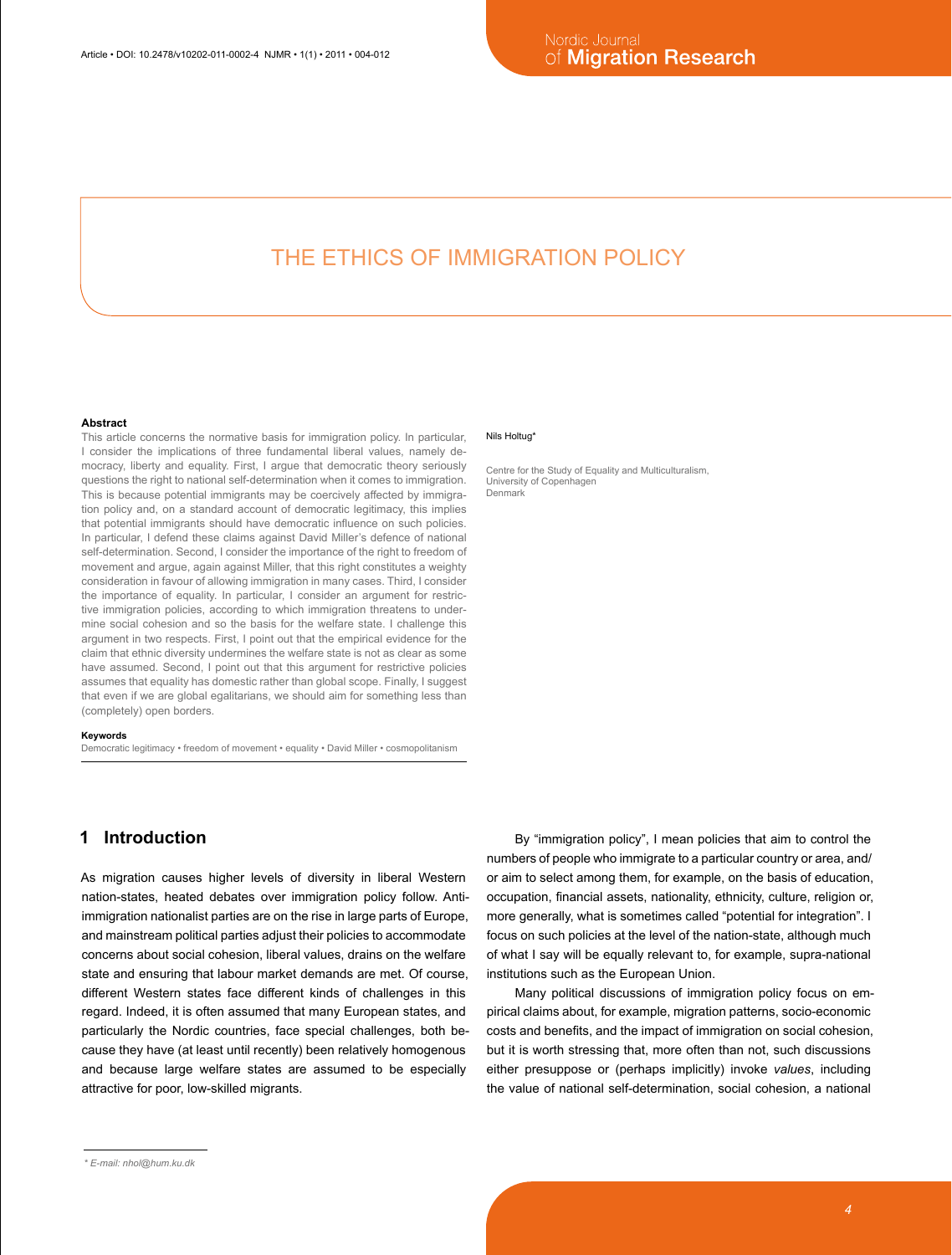culture, liberty and the welfare state. Indeed, at the end of the day, an immigration policy (like any other policy) will express values, or some conception of what is fair, good or right. Note that the point is not just that a policy based on values is *desirable*, but that it is *unavoidable*. Even an immigration policy that aims only at securing the socio-economic growth of the host society and attaches no intrinsic significance to the interests or rights of migrants expresses values, in this case, those of national egoism.

This also means that a central part of assessing an immigration policy will consist in assessing the values on which it is based, or can be seen to express. However, in political discussions of immigration such values are usually vaguely stated at best, and hardly ever explicitly justified. A case in point is the Danish liberal-conservative government's repeated insistence that its immigration policy is "firm and fair", where it is never explained what it is about the firm policy that is supposed to make it fair. Likewise, when (parts of) the opposition complains that this policy is "inhumane" or "indecent", it is hardly ever explained how, exactly, we are to understand the values of humanity and decency in the context of immigration policy.

The particular aspect of immigration policy I shall be focussing on in this article concerns the issue of open versus closed borders. An assumption usually made, implicitly or explicitly, in liberal states is that they have an extensive right of national self-determination to limit immigration. Similarly, such a right is explicitly argued for by at least some political theorists ([Miller 2007: Ch. 8](#page-8-0); [Walzer 1983\)](#page-8-1). However, on the face of it, severely restrictive immigration policies seem in tension with core liberal values such as liberty and equality. As Joseph Carens ([1995: 332\)](#page-8-2) puts it: "Citizenship in Western liberal democracies is the modern equivalent of feudal privilege – an inherited status that greatly enhances one's life chances." Thus, rich Western liberal societies forcibly prevent poor migrants from entering and gaining access to the privileges their own citizens inherit by birthright.

In my discussion of open versus closed borders, I focus on the implications of core liberal values, including democracy (Section 2), liberty (Section 3) and equality (Section 4). This, I believe, provides an interesting focus because these are values to which liberal states are already committed but have generally not sought to discern the implications of, in any degree of detail, with respect to immigration policy. My focus will thus pave the way for a critique of existing migration regimes that is internal in the sense that it points to inconsistencies between the values and practices of liberal Western states.

# **2 Democratic legitimacy**

As pointed out above, liberal nation-states usually consider themselves to have an extensive right of self-determination to limit immigration. In line with this, David Miller argues that while states have such an extensive right, they nevertheless owe rejected migrants an explanation for their exclusion, where: "An adequate explanation will be one that links immigration policy to the general goals of the society in question. These goals will reflect existing national values and will ideally be set through a continuing process of democratic debate" [\(Miller 2007:](#page-8-0)  [222](#page-8-0)). According to Miller's liberal nationalism, while nation-states need to take into consideration the interests of, for example, refugees, they are entitled to give priority to the interests of their own citizens, including an interest in national self-determination. This involves the shaping of immigration policies according to domestic social and economic needs and national cultural values, as expressed through a process of democratic deliberation[.1](#page-7-0)

However, if we are to see this not only as a process of determining how national values are to be reflected in immigration policy, but also as a process in which this policy gains democratic legitimacy, we need to pose the question of *who* has the right to democratic participation? On the standard conception of state sovereignty, accepted by Miller, states are only obligated to involve their own citizens in decisions about border control. However, as has recently been argued by Arash Abizadeh, this claim is inconsistent with a standard account of democratic legitimacy, according to which coercive regulation must be democratically justified to all those coercively impacted by such regulation. Thus, the idea is that state coercion can only be justified to the extent it can be justified to those who are coerced, and it can only be justified to them to the extent they have democratic influence on the state enacting the coercion. Furthermore, since border control and the exclusion of migrants constitute coercion, it can only be justified to the extent would-be immigrants have democratic influence on the state that excludes them, which, obviously, they do not ([Abizadeh 2008: 45\)](#page-7-1).

More specifically, Abizadeh [\(2008: 39](#page-7-1)) assumes that the core value behind liberalism and democracy is personal autonomy, which involves controlling (to some extent at least) and so being the author of one's own life. Following Joseph Raz [\(1986: 372–373\)](#page-8-3), personal autonomy requires: (1) the ability to make plans and to comprehend the means necessary to realize them, (2) an adequate range of valuable options to choose from, and (3) freedom from coercion and manipulation by others. Note that, by virtue of (3), coercion *always* violates autonomy.

Restrictive immigration policies constitute a threat to both the second and the third dimension of autonomy, because they may deny potential immigrants access to an adequate range of valuable options (namely if they do not have access to such a range in their country of origin or somewhere else where they are in fact able to go) and they coercively prevent such immigrants from entering. In fact, coercion may take either of two forms here ([Abizadeh 2008: 40\)](#page-7-1): *coercive acts* directly and pre-emptively deprive a person of options she would otherwise have had (as when potential immigrants are forcibly denied access at the border, or illegal immigrants are arrested and subsequently deported), whereas *coercive threats* express an intention to act in ways that prevent a person from choosing an option she might otherwise have chosen (as when immigration laws and practices communicate that potential immigrants will not be allowed access and that certain sanctions will be imposed if they try).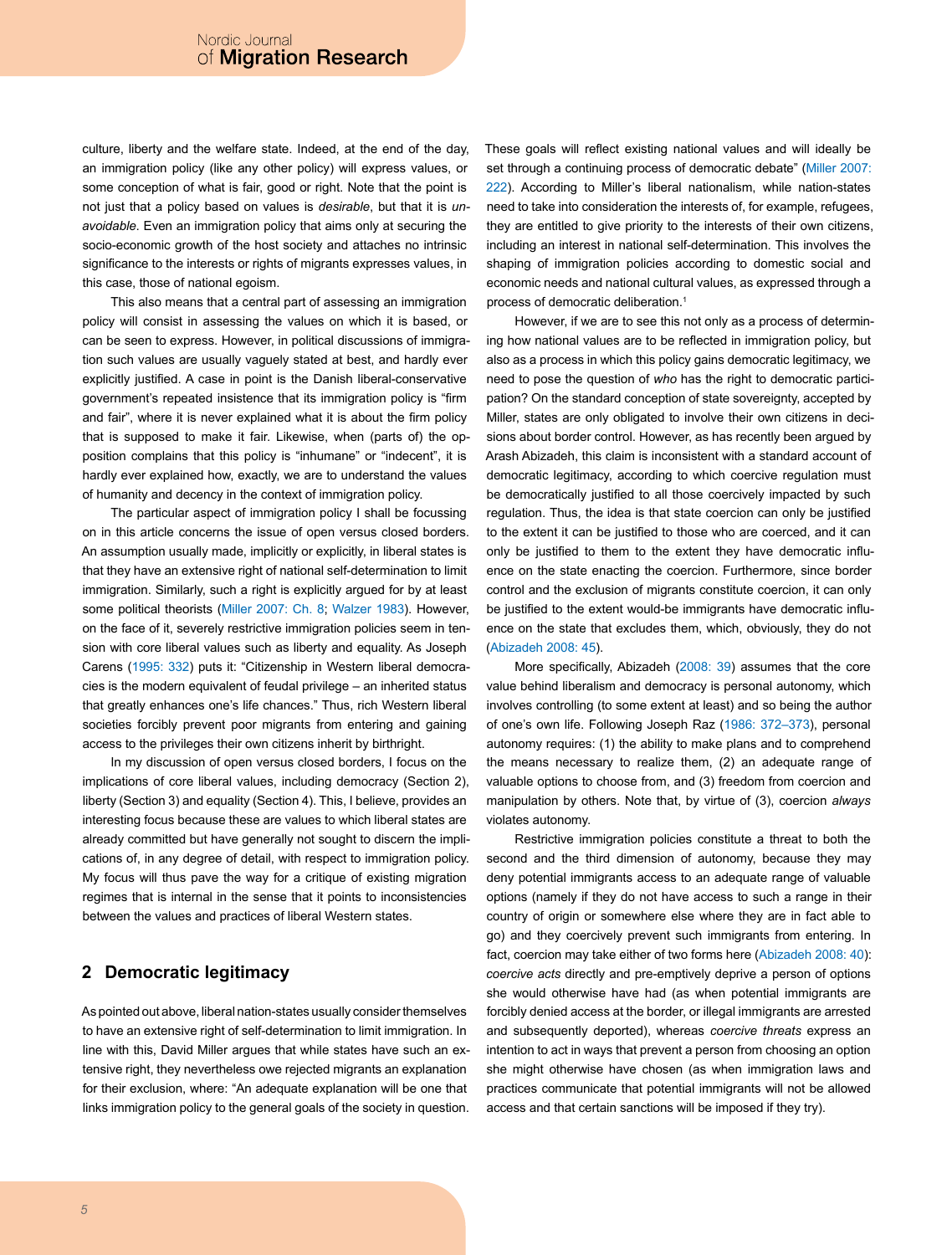While coercion violates autonomy, the liberal state cannot exist in the absence of coercive measures, and so the question arises how these measures can be justified to those over whom they are exercised, consistently with the liberal idea that they are free and equal individuals. Here, the democratic theory of popular sovereignty holds that coercive measures are justified to these very people by virtue of their democratic participation and thus influence on, the coercive rules to which they are exposed. These rules will then be the outcome of their own deliberation and influence as equals ([Abizadeh](#page-7-1)  [2008: 41\)](#page-7-1). And it is exactly this form of participation potential immigrants are denied. Therefore, according to Abizadeh, existing restrictive immigration policies do not have democratic legitimacy.

This further implies that such policies cannot be justified by appeal to national self-determination, because national self-determination has been illegitimately narrowed down to include only the participation of citizens. Rather, to have legitimacy, restrictive immigration policies would have to be the product of some form of global democratic procedure. In Abizadeh's words, the *demos* of democratic theory is unbounded. This does not necessarily mean that a "world government" should enact immigration policies; there may be a delegation of power to control immigration from an international democratic institution to nation-states, perhaps provided that they live up to certain standards sanctioned by the unbounded *demos*.

Recently, however, Abizadeh's argument from democratic theory has been criticized by Miller. Miller argues that Abizadeh's conception of coercion is too wide and in any case fails to show that coercion undermines autonomy. According to Abizadeh, what coercive acts and coercive threats have in common is that they deliberately deprive people of options they otherwise would have chosen and/or have had. However, argues Miller, there are many cases in which this is quite unproblematic and does not infringe on people's autonomy. Suppose Peter asks Jane to go to a nearby Thai restaurant. Jane, who hates Thai food, makes it clear to Peter that if he goes to the Thai restaurant she will not be joining him. While this does deprive Peter of an option he would otherwise have chosen (going to the Thai restaurant with Jane), he still has plenty of valuable options left (including that of going to another restaurant with her) and his independence has not been undermined. Therefore, neither the second nor the third condition for autonomy has been thwarted. In fact, we should not even call this a case of coercion [\(Miller 2010:](#page-8-0) 113).

On this basis, Miller [\(2010: 114\)](#page-8-0) distinguishes between *coercion* and *prevention*, where coercion involves forcing an individual to do some relatively specific thing, whereas prevention involves forcing a person not to do some relatively specific thing, while leaving other options open. On this account, Jane prevents Peter from going to the Thai restaurant, but she does not coerce him. Had she, on the other hand, insisted on going to the nearby Japanese restaurant, she would have coerced him.

Miller further argues that one form of prevention consists in threatening coercion if a person performs a particular act. He

considers a case in which his obnoxious neighbour persists in trying to enter his house, but where he prevents the neighbour from entering by locking the door. Eventually he informs the neighbour that if he does not stop bothering him he will call the police. According to Miller, this is a case in which coercion may eventually occur – namely if the police removes the neighbour – but where coercion was not involved when Miller merely refused to allow his neighbour to enter his house. Since every other option remained open to his neighbour, it was a case of prevention ([Miller 2010: 114\)](#page-8-0).

Miller's ([2010: 116–117\)](#page-8-0) point here is that while restrictive immigration policies may prevent potential immigrants from entering, they need not coerce them. While individuals who are refused entry are being denied an option, this is the only option they are being denied. For example, they still have the option of trying to immigrate to another country. And while it is true that if they nevertheless try to enter they may be arrested and deported, and so coerced, this does not make the policy of refusing entry coercive, just as Miller's refusal to give his obnoxious neighbour access to his house does not constitute coercion. Therefore, according to Miller, restrictive immigration policies may have democratic legitimacy even if the potential immigrants they exclude are also excluded from the *demos* that give these policies legitimacy.

However, Miller's case for the democratic legitimacy of restrictive immigration policies seems to me unpersuasive. First, his distinction between coercion and prevention introduces a highly unorthodox picture of what coercion is (see also [Abizadeh 2010\)](#page-7-1). Consider, for example, a law that makes it illegal to smoke. By Miller's account, this law is preventive rather than coercive. After all, it forces people *not to do* some relatively specific thing (smoke), while leaving other options open. Also, while it is true that people who violate the law may be sanctioned (e.g. fined), this is the kind of threatened coercion that Miller considers an instance of prevention. But this seems wrong. A law that makes it illegal to smoke and threatens to sanction perpetrators is a clear instance of state coercion. Furthermore, if we accept Miller's claim that instances of prevention (unlike instances of coercion) need not have democratic legitimacy, it implausibly follows that states can legitimately pass such laws in the absence of the democratic control of their citizens.

Second, it seems to me that in his argument, Miller is implicitly trading on the fallacious idea that acts of coercion are necessarily unjustified. Consider again the case in which Miller locks his door to keep out his obnoxious neighbour. To the extent we are hesitant to call this a case of coercion, I suggest that this is because we consider his act entirely justified. But this is not a good reason to resist the label of "coercion". After all, many instances of coercion are entirely justified, including laws that force people to pay taxes (which, according to Miller, *is* a case of justified coercion). Indeed, we can point out to Miller's neighbour that, unlike potential immigrants who are denied entry, he has democratic influence on the laws that prevent him from entering and that this is at least part of the reason why he can justifiably be denied access.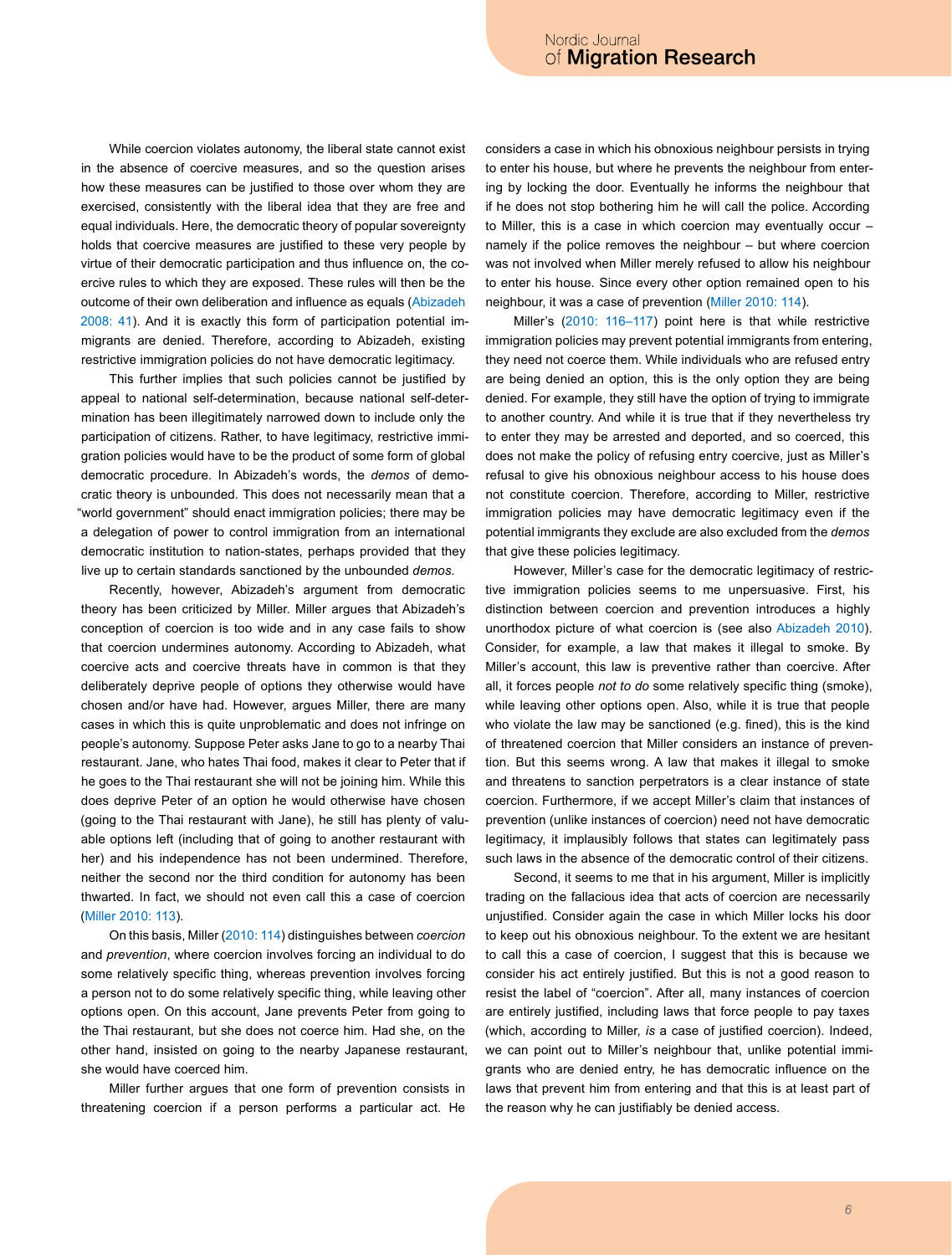To support my claim that what is doing the moral work in Miller's example is our judgement that he is *entitled* to lock his door and to threaten with calling the police, rather than that it is an act of what Miller calls prevention, consider a case in which the neighbour is prevented from entering his *own* house by Miller. For example, suppose Miller barricades the neighbour's door and threatens to call Hell's Angels to have him removed if he tries to enter. As in the case in which Miller locks his own door, he is here forcing his neighbour not to do a very specific thing and so, according to Miller, these are both cases of prevention. Nevertheless, I take it that we would not hesitate to speak of coercion in this new case. And if so, what Miller's original case of the obnoxious neighbour shows may not be that what he calls "prevention" is distinct from coercion, but rather that we may sometimes (mistakenly) be inclined not to call acts coercive if we believe that they are clearly justified.

Third, Miller's account has the curious implication that while restrictive immigration policies may have democratic legitimacy even if potential immigrants are not included in the *demos*, illegal immigrants must be included in the *demos* if they are to be deported. This is because Miller [\(2010: 116](#page-8-0)) concedes, if I understand him correctly, that the act of deporting them is coercive. Thus, potential immigrants gain access to democratic influence on the immigration law by breaking it and entering.

Finally, there is the issue of whether restrictive immigration policies are compatible with an adequate range of valuable options – and so autonomy – for would-be immigrants. However, since this is an issue that also pops up in connection with the discussion of freedom of movement, I shall postpone my discussion to the next section.

In conclusion, in spite of Miller's objection, democratic theory does seem to seriously question state self-determination when it comes to immigration.

# **3 Freedom of movement**

While political theorists who favour the right of states to close their borders have often appealed to national self-determination and democratic rights, theorists in favour of (more) open borders have often appealed to freedom of movement ([Carens 1992, 1995](#page-8-2); [Cole](#page-8-4) [2000](#page-8-4); [Trebilcock 1995\)](#page-8-5). Freedom of movement – a core value in the liberal tradition of political theory along with, for example, freedom of speech and freedom of conscience – seems to imply that individuals should be free to cross national boundaries and to settle down abroad if they so desire.

To assess the importance of freedom of movement, we need to consider how this liberty can be justified. I shall briefly consider two justifications here, namely an *interest-based* and an *autonomybased* justification. According to an interest-based justification, freedom of movement protects some particularly basic interests that individuals have. Thus, freedom of movement protects our interest

in fleeing political, religious, and personal oppression and persecution, in escaping famine and poverty, in accessing jobs, educations, and communities (including our families) we find valuable, and more generally protects our interest in pursuing happiness wherever we consider it most likely to be found [\(Holtug 2010a: 269\)](#page-8-6).

The second justification for freedom of movement I want to consider is autonomy-based. Consider again the Razian conception of autonomy, referred to above. As transpired from my discussion in Section 2, autonomy requires both an adequate range of valuable options to choose from, and freedom from coercion and manipulation by others. Freedom of movement can be said to protect both these dimensions of autonomy because people may be unable to access an adequate range of valuable options unless they are permitted to move and because it precludes coercive efforts by others to limit one's movement. Thus, whether we assume an interest-based or an autonomy-based justification of freedom of movement, there seem to be powerful reasons not to restrict people's right to cross borders and to settle down in another country than where they currently live. Indeed, given the importance assigned to the protection of interests and/or autonomy in liberal theory, liberals in particular seem under pressure to distance themselves from restrictive immigration regimes.

Interestingly, most people seem to acknowledge the force of (at least one of) these justifications when it comes to the issue of *emigration*. Thus, restrictive emigration policies are generally considered illiberal and oppressive, as witnessed by the attitudes of most Westerners to such policies of the former communist regimes in Eastern Europe. Presumably, resistance to these policies was, to a large extent, motivated by the thought that they thwarted strong interests among Eastern Europeans in escaping political oppression and social stagnation, or limited their range of valuable options.

This is interesting not only because it suggests that most of us acknowledge the force of (at least one of) these justifications for freedom of movement, but also because most people, including most liberals, are much more inclined to accept restrictions on immigration than on emigration. But, in fact, the *very same* interests and access to options are protected by the right to emigrate and the right to immigrate. For example, just as we may need to be able to emigrate to escape political or religious oppression, we may also need to be able to immigrate (to somewhere else). For this reason, some theorists have suggested that the widespread asymmetrical attitude to emigration and immigration is *paradoxical* ([Cole 2000: Ch.](#page-8-4)  [3; Cole 2006](#page-8-4)). We should be as concerned with the right to immigrate as we are with the right to emigrate.

Nevertheless, as Miller [\(2007: 205](#page-8-0)) has argued, there is an important question of the scope of freedom of movement that needs to be answered. Thus, we do not usually take freedom of movement to imply that people can go wherever they want. After all, freedom of movement does not give me the right to enter other people's houses, or to occupy the space they are presently physically occupying with their bodies. So the right to free movement needs to be restricted in various ways.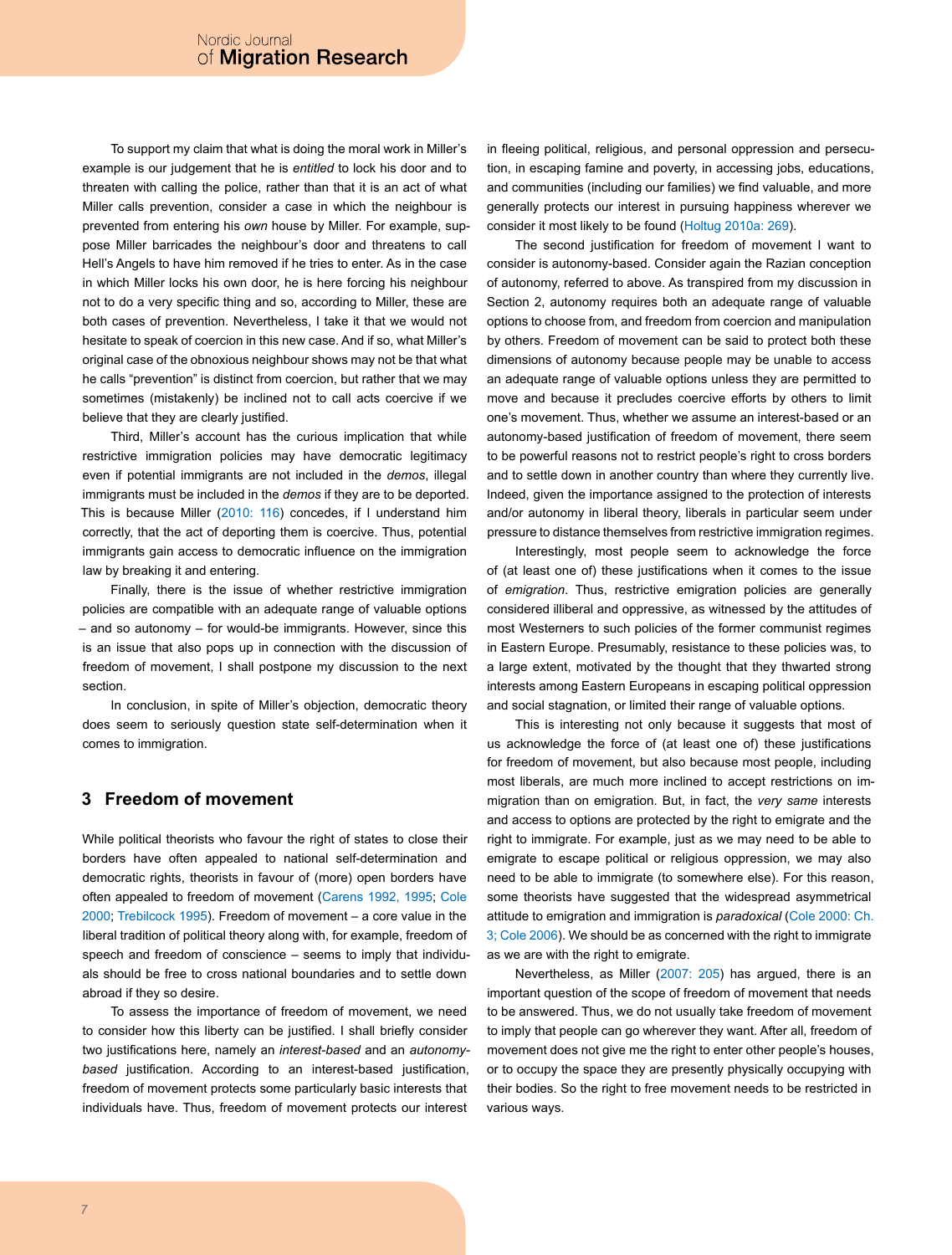Here, Miller ([2007: 207\)](#page-8-0) suggests that people have a claim to an adequate range of options, but not to any particular option they happen to prefer. This is in line with the Razian conception of autonomy outlined above, but with the important specification that "adequate" is defined relative to generic human needs, not to whatever more specific interests particular people may have. Thus, according to Miller, people can claim access to a reasonable choice of, for example, occupation, religion, cultural activities and marriage partners, but not to, say, the option of being able to enjoy opera. In this way Miller ([2007:](#page-8-0)  [207\)](#page-8-0) holds that rights to immigration should be based on basic needs of the kind that would be required to ground a human right.

Miller then points out that, in many cases, potential immigrants cannot make claims of this kind. For example, a Swede who wants to take up a job in Germany cannot reasonably claim that she does not have access to an adequate range of options in Sweden. A Tutsi facing ethnic cleansing in Rwanda, on the other hand, *can* make such a claim. But even this, Miller maintains, does not give her a right to migrate to Germany, because her right is to having an adequate range of options, not to having it provided in any particular place. So if she has access to such options in, say, a neighbouring country or, for that matter, in Sweden, she cannot claim that she has a *right* to immigrate to Germany. More generally, according to Miller, there cannot be a right to migrate to wherever one wants. And states may legitimately deny entry to potential immigrants, either because these immigrants have access to an adequate range of options in their country of origin or because they have such access in another country that is willing to let them in. Freedom of movement must be curtailed to accommodate this point.

This also allows Miller to respond to the emigration-immigration paradox. In order to be able to obtain an adequate range of options, individuals may need to be able to exit a country in which such options do not exist for them, but they do not need to be able to enter a *particular* country, and so the right to emigrate is not accompanied by a general right to immigration.<sup>[2](#page-7-0)</sup>

I now want to raise four objections to Miller's account of freedom of movement and the right of states to exclude potential immigrants. The first pertains to his claim that only basic needs can found rights to immigration. When Miller claims that people have a right to an adequate range of options regarding, for example, religion, presumably this does not mean that they have a right to access a *particular* religious community, but only to a range of different communities to choose from. For example, a Protestant does not have a right to have access to a community of fellow Protestants (say, if such a community does not exist in his country of residence). This further implies that, according to Miller, he cannot have a right to migrate to a country where he could access such a community either. Similarly, and for the same reason, people do not have a right to join and settle with their families insofar as this involves crossing state borders.

Obviously, this means that people can have very weighty interests in immigration that are not catered for by Miller's construal of freedom of movement. Indeed, in some cases, reuniting with one's

family or being able to express one's religion in a community of fellow believers may be more important to people than having access to, for example, an adequate range of job opportunities. Furthermore, these interests cannot merely be dismissed as idiosyncrasies or whims that just happen to be important to people. They are integral parts of what many people consider prerequisites for a meaningful or worthwhile life. For this reason, I believe we should be wary of placing too much emphasis on Miller's distinction between needs and interests in our account of freedom of movement.

Second, in light of the fact that people may have strong interests in migrating to specific countries, the question arises of what reasons nations can give to nevertheless exclude them. As we have seen, Miller argues that states have a right to national self-determination that, to a significant extent, outweighs the interests of potential immigrants. However, I suggested in the last section that the ways in which such self-determination is currently exercised do not have democratic legitimacy. To have such legitimacy, immigration policies would have to be more sensitive to the voices of potential immigrants.

This, of course, does not imply that there cannot be interests within a nation that need to be weighed against the interests of people who wish to enter. And obviously, such a weighing can be done in a number of different ways. Miller's [\(2007: 223\)](#page-8-0) liberal nationalism implies that nation-states have stronger obligations towards their own members than towards members of other nations, and so should give more weight to the interests of the former. My own inclination, on the other hand, is that at the most fundamental level, states are morally required to be impartial between the interests of citizens and non-citizens, but I shall postpone this discussion until the next section.

Third, while Miller argues that states may legitimately deny entry to potential immigrants insofar as other states are willing to take them in and provide an adequate range of options (to which they do not have access to in their country of origin), there is an issue of what states are required to do when other states close their borders. Here, Miller ([2007: 227](#page-8-0)) states:

There can be no guarantee, however, that every bona fide refugee will find a state willing to take her in. The final judgement must rest with the members of the receiving state, who may decide that they have already done their fair share of refugee resettlement.

The question I want to raise here is whether a state's obligation to allow entry to needy migrants increases to the extent other states close their borders. Miller's answer seems to be "no", insofar as they have already done their part. However, note that in many cases, this is not how we think of our responsibilities. The following case illustrates the point. Suppose that as you are relaxing in the sun on the beach, you realize that a child is drowning. You look to see if anyone else is plunging into the water to save the child, but everyone, including the lifeguard, is in fact deliberately ignoring her. Surely this increases your responsibility for saving her. And this will be so even if,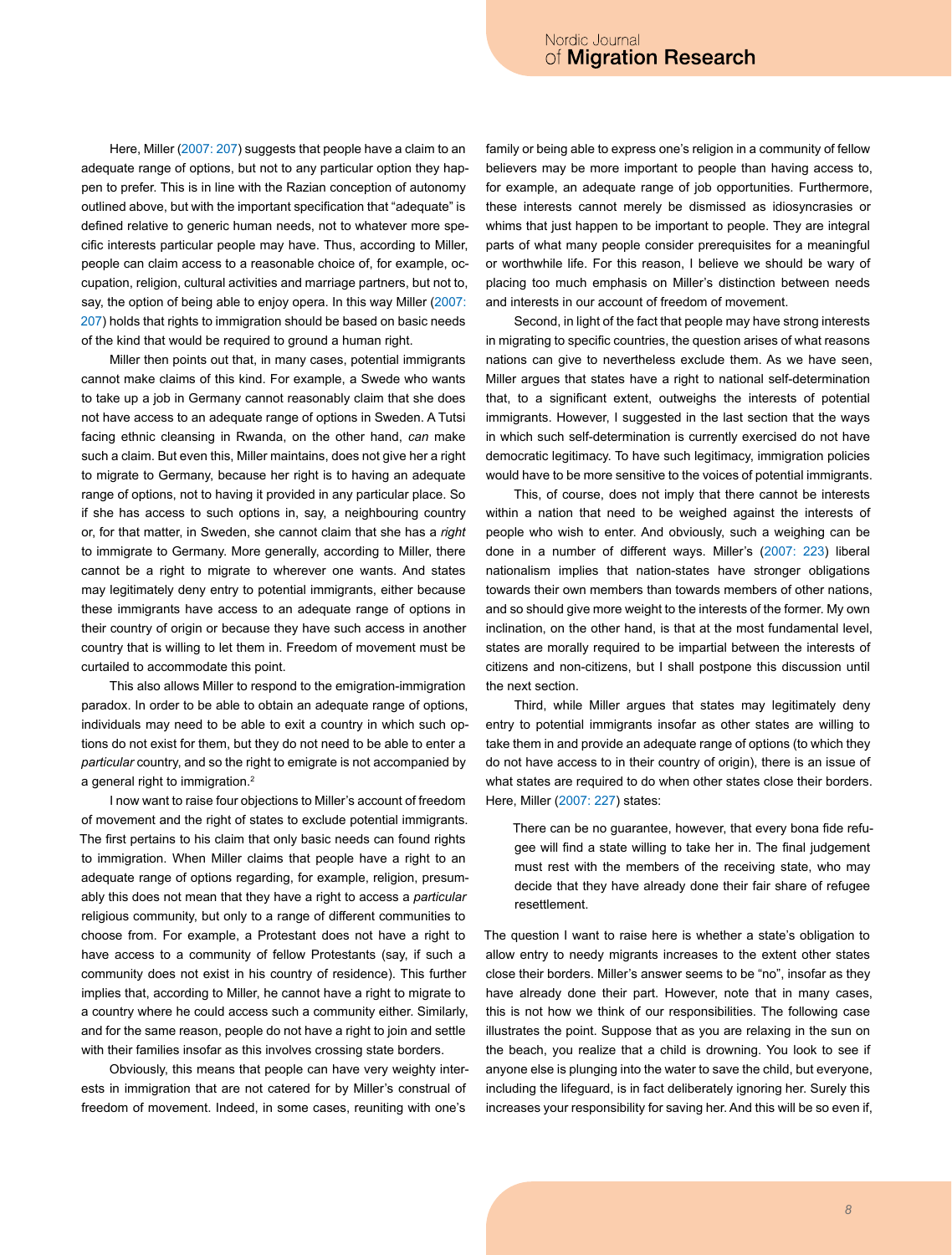earlier in the day, you already saved three other children. It would not be a legitimate excuse to say that since it is someone else's turn to do their share, you cannot be held responsible. But then why would we want to make this excuse on behalf of states?

I do not mean to suggest that there cannot come a point where states (or beach dwellers) can legitimately refuse to provide further help, but rather that this point is (1) sensitive to the extent to which others do (not do) their part and (2) not simply up to the discretion of agents to settle themselves (e.g. the beach dweller cannot simply decide that saving two is enough – he will have a moral obligation to save a third, fourth, and fifth drowning child as well, whether he acknowledges this responsibility or not).

Finally, by granting states a high level of discretion in settling their immigration policies according to national social, economic, and cultural concerns and values, Miller is imposing very unequal opportunities on would-be immigrants depending on their skills. The poor and uneducated will find it much more difficult than the skilled and well-off to gain access to societies that are rich in opportunities. And this, it may be argued, is unfair. I shall have more to say on this question of what justice requires with respect to the global distribution of opportunities in the next section.

## **4 Equality and the welfare state**

Equality is a further core value in liberalism. That is, most liberals are committed to some egalitarian ideal, and minimally to equality of opportunity. However, the ideal of equality has been used by proponents of both closed *and* open borders to support their claims. And significantly, this reflects a disagreement on the *scope* of our egalitarian commitments. Thus, egalitarian proponents of restrictive immigration policies have tended to assume that equality has domestic scope only ([Blake 2003](#page-8-7); [Miller 2007\)](#page-8-0), that is, that states have an obligation to bring about equality domestically, but not to try to secure equality on a global scale. Egalitarian proponents of open borders, on the other hand, have generally assumed that equality has global scope ([Carens 1992, 1995](#page-8-2); [Trebilcock 1995](#page-8-5); [Tushnet](#page-8-8)  [1995](#page-8-8)).

Equality is sometimes invoked in an argument for restrictive immigration policy in the following way. It is argued that open borders tend to undermine the welfare state and so the basis for egalitarian redistribution. In fact, there are at least two distinct versions of this argument [\(Holtug 2010a: 265–269\)](#page-8-6). According to the first, *economic* version, welfare states (such as the European welfare states) tend to attract poor, unskilled labour whereas states with larger income gaps (such as the US) tend to attract skilled labour [\(Kærgård, 2010\)](#page-8-9). This means that, to a significant extent, immigrants in welfare states will be unemployable (given high minimum wages, etc.) and so be costly to the state. According to the second, *sociological* version, immigration causes ethnic diversity and ethnic diversity tends to undermine social cohesion, where social cohesion is a precondition

for the sort of solidarity necessary to uphold the welfare state ([Miller](#page-8-0)  [2004](#page-8-0)). Thus, people will not be willing to contribute to the welfare state unless they identify with the people to whom they are thus contributing, and they will not identify with these people unless they are, in relevant ways, similar to themselves (I critically assess this argument for restrictive immigration policies at much greater length in [Holtug 2010b.](#page-8-6))

Indeed, both versions of the argument are popular in contempo-rary European politics.<sup>[3](#page-7-2)</sup> However, more often than not, they are not elaborated in any degree of detail, neither in terms of the empirical or the normative premises on which they rely. For example, regarding the economic version of the argument, it is sometimes assumed that migration patterns can be explained in terms of simple economic push–pull factors, where in fact such explanations are much too simple to predict migration patterns. Migration movements are sensitive to a wider range of factors, including international relations, political economy, collective action, and institutional factors ([Castles](#page-8-2)  [& Miller 1998: 23](#page-8-2)). Furthermore, judging from past experiences with open borders, at least some worries about (mass) immigration seem exaggerated. For example, while several countries had open borders for former colonies in the past, including for immigrants from the Caribbean between 1950 and 1980, only 0.6 per cent of the Caribbean population moved to the US and England in this period [\(Brock 2009:](#page-8-10) 194).

Regarding the sociological version, there is *some* evidence to suggest that ethnic diversity drives down various aspects of social cohesion, including trust ([Putnam 2007: 147\)](#page-8-11), and that diversity drives down redistribution [\(Alesina & Glaeser 2004: 146\)](#page-8-12). However, if one surveys the literature more fully, it becomes clear that the evidence for these claims is simply inconclusive at this stage [\(Holtug](#page-8-6)  [2010b\)](#page-8-6). For example, there is also evidence to suggest that it is not ethnic diversity *per se* but rather residential segregation that drives down trust [\(Uslaner 2010](#page-8-13)). And Putnam's results in the US could not be confirmed in a recent study in Europe ([Gesthuizen et al. 2009](#page-8-12); see also [Hooghe et al. 2009](#page-8-6); [Torpe & Lolle 2011](#page-8-14)). Furthermore, as Myles and St-Arnaud [\(2006: 340–341\)](#page-8-15) point out with respect to the claim that ethnic diversity systematically weakens the welfare state, the evidence is "simply too thin and contradictory to draw strong conclusions".

Here, however, I want to focus on the normative premise in the argument that immigration undermines the welfare state and so egalitarian redistribution.[4](#page-7-3) As I pointed out above, egalitarians differ on whether equality has domestic or global scope and the argument under consideration assumes that it has domestic scope only. After all, the point the argument makes is that the *receiving country* will experience a decline in social spending and so an increase in inequality; and here, the effects on other states are simply not considered. Furthermore, like the assumption that states have an extensive right to national self-determination regarding immigration, the assumption that equality has domestic scope only is hardly ever questioned in political discussions of this argument.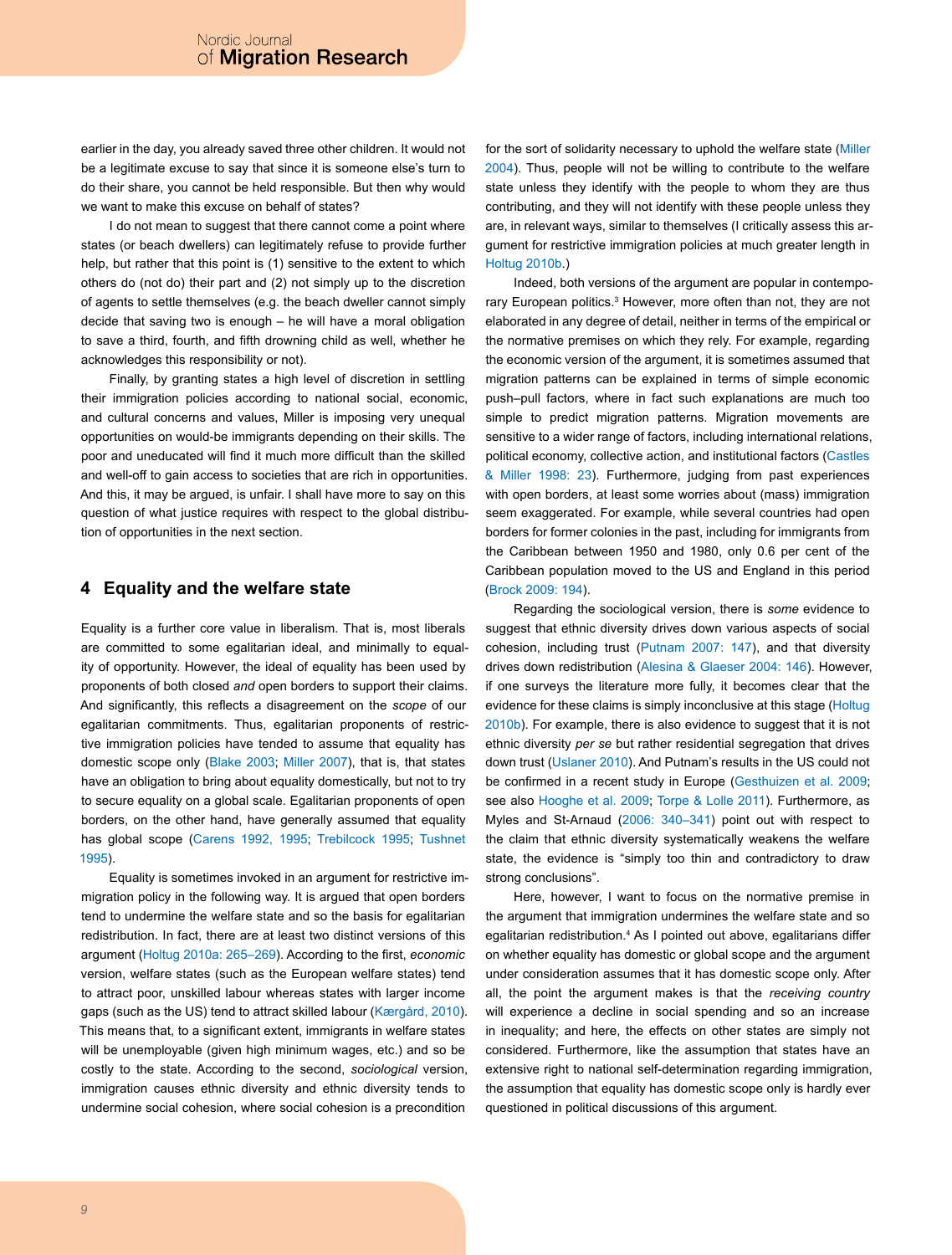If, on the other hand, we assume that equality has global scope, it seems that higher levels of migration from developing nations to rich, Western states will actually *increase* equality. Not only will migrants obtain a higher standard of living, they will also send back very large remittances to their countries of origin. Thus, recorded remittances to developing nations in 2007 were four and a half times the size of total global development aid [\(Pritchett 2006](#page-8-16); [UNDP 2009:](#page-8-17)  [78](#page-8-17); [World Bank 2006](#page-8-18)).

The point is that domestic and global egalitarianism have different implications for the soundness of the argument under consideration and that we cannot simply assume domestic scope. In other words, why would our egalitarian obligations stop at the border? If we cannot provide an explanation, this claim is as arbitrary (and objectionable) as the claim that men should be equally well off, whereas it does not matter if women are as well off as men are.

Domestic egalitarians have generally come up with two kinds of defence of their view; *statists* have argued that the coercive structures states impose on their own citizens give these states and citizens obligations of justice only within the framework of the state ([Nagel 2005\)](#page-8-19), whereas *nationalists* have argued that conationals have obligations of justice only towards their co-nationals, simply because of the sort of relation co-nationality is ([Miller, 2007\)](#page-8-0) [5](#page-7-4) I believe that such restrictions on the scope of equality are implausible. Roughly, this is due to the "luck-egalitarian" point that being born into a poor Ethiopian family is no less a matter of brute bad luck than, in the domestic case, being born into a dysfunctional, unskilled low-income family. And so if justice requires that the negative effects of the latter on people's lives entitle them to egalitarian compensation, it similarly requires us to compensate for the negative effects of the former. Here, however, my aim is merely to point out that the egalitarian argument for restrictive immigration policies relies on a specific, controversial assumption about the scope of equality. (But for more detailed criticisms of statist and nationalist restrictions on the scope of equality, see [Caney 2005: Ch. 4](#page-8-2); [Holtug 2010a, 2011.](#page-8-6))

This discussion of the scope of our principles of justice also has a bearing on the discussion of freedom of movement in the previous section. There, I argued that people can have strong interests in being able to cross national borders, and that doing so may be necessary for having access to an adequate range of valuable options. However, it also seems clear that there are cases in which it is in the interest of the citizens of a country to limit the influx of immigrants (I shall give some examples of this in the next section). And when weighing these interests, it will make a difference whether we believe that our principles of justice have global or only domestic scope, because in the former case the interests of all affected parties (including potential immigrants) should have *equal* weight.

In what follows, I shall simply assume that justice has global scope and thus that, at the most fundamental level, justice requires immigration policies to reflect an equal concern for the interests of citizens and potential immigrants alike. This, of course, does not imply that a state should in fact implement policies that are equally accommodating towards the interests of citizens and non-citizens, because it may be more efficient if there is a division of labour such that individual states primarily take care of their own citizens ([Goodin](#page-8-20) [1988](#page-8-20)). However, for this to work, states need to be at least roughly equally equipped to do so which, obviously, is not the case today. So in order for such an efficient division of labour between states to be compatible with justice, it presupposes a global redistribution of resources, amongst other things.

## **5 Why not open borders?**

I have now argued that (1) restrictive immigration policies cannot be justified on the basis of national self-determination (because of the conflict with democratic legitimacy); (2) freedom of movement expresses a fundamental concern that is not easily overridden, where this provides a strong *pro tanto* case for fewer restrictions on immigration; (3) the egalitarian argument for restrictive immigration policies I have considered presupposes a concern with domestic equality only. I have also suggested, but not argued (here), that global egalitarianism is a more plausible ideal of justice. These claims, made on the basis of liberal core values, all seem to point in the same direction, namely to more open borders (or, in the case of democratic legitimacy, to democratic influence of would-be immigrants, which would most likely also point in the same direction).

Does this mean that states should have (completely) open borders? I want to suggest two reasons why it does not. First, as Joe Carens (who is otherwise sympathetic to open borders) points out, there may be cases in which open borders will in fact wipe out vulnerable local cultures, undermine liberal democratic institutions, or seriously threaten the level of social benefits, including healthcare. As an example of the latter, Carens [\(1992: 41](#page-8-2)) considers what would happen if Canada opened its borders to Americans at a time when approximately 30 per cent of all Americans have no health insurance, and many more are underinsured (prior to Obama's healthcare reform). Canada's population is only 10 per cent of that of the US and if, say, many uninsured or underinsured Americans with HIV infections and AIDS chose to move to Canada to receive healthcare, this would put an enormous strain on the Canadian healthcare system, especially since these are very costly conditions to treat. And given that there are many medical conditions, other than HIV and AIDS, that would provide strong incentives to move, and many other countries, in which people may have similar incentives to move to Canada, the strain might seriously threaten the Canadian healthcare system as well as the willingness of Canadians to contribute to it. The point is that in such cases, even if we assume an ideal of global egalitarianism, a policy of open borders might not be optimal because it may simply undermine the basis for a welfare state with high levels of coverage in healthcare and with an ability to promote global equality *in the long run*.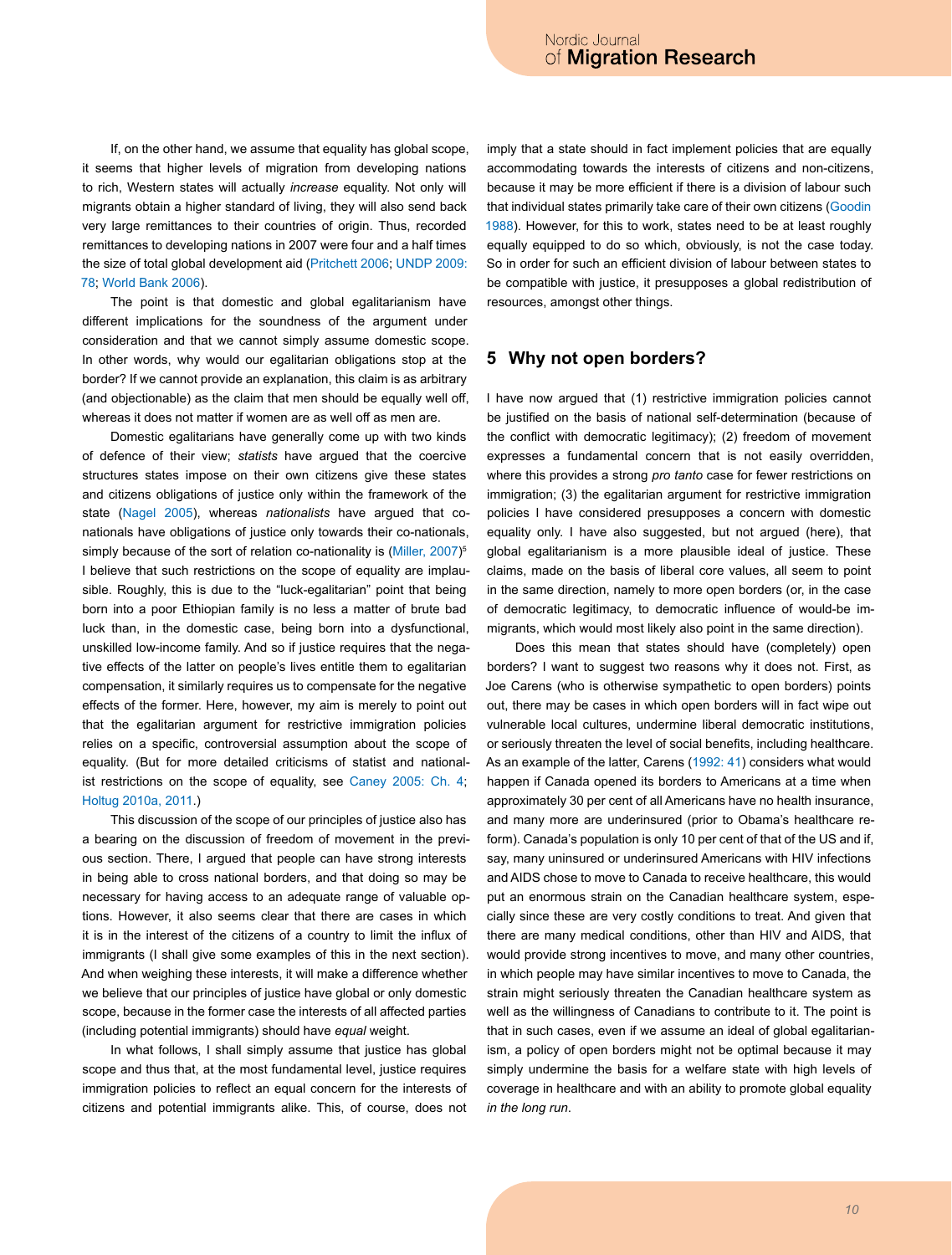The second reason why open borders may not be optimal, again assuming an ideal of global egalitarianism, is that in many cases it will be better to help the globally poor in their country of origin. There are various reasons for this, including the following [\(Pogge 1997\)](#page-8-23): (1) the cost of benefiting the globally worse off will in general be lower in developing nations because a given sum of money will have greater purchasing power there, (2) this will also tend to stimulate local markets, and (3) if we want to help the very worst off, opening our borders will not help much, because these are not the people who immigrate. A fourth reason may be that open borders cause brain drain in developing nations, although perhaps it is possible to curtail the effects of this by a combination of selective restrictions on immigration policy, compensation to developing nations when skilled workers are recruited, and making various kinds of training in developing nations conditional on a commitment to stay and work for a given period of time ([Brock 2009: 198–204\)](#page-8-10).

Of course, there will be cases in which it is impossible, at least in the short run, to help people in their country of origin because of, for example, war and state oppression, and so here it is important that it is possible for refugees to immigrate. More generally, it is a highly complex issue what the optimal combination of border openness, development aid, and global political and economic reform is, where this complexity is due to both the empirical assumptions we make and the ideals according to which we may consider a particular combination just. However, it is less difficult to reach the conclusion that present policies in Western states, partly in response to the recession, of both restricting the immigration of poor, low-skilled workers and cutting development aid are highly unjust in light of the liberal values discussed in this article.

Before I end, I want to briefly comment on what may seem to be a conflict between the implications of liberty and equality regarding immigration. Freedom of movement seems to favour open borders, while (even global) egalitarianism will sometimes favour restrictions. However, the extent to which there is such a conflict will in part depend on how we conceive liberty. Freedoms may be considered either negative rights, according to which others may not prevent us from doing what we want (unless we are violating the rights of others), or positive rights, according to which we have a right to a certain level of resources, enabling us to  $-$  say  $-$  realise (at least some of) our life plans. If we consider a liberty a negative right, then a state is violating that right insofar as it coercively prevents potential immigrants from entering. However, if we consider a liberty a positive right, then this is less clear. An egalitarian state that aims in its policies to promote global equality, where this sometimes requires restrictions

#### *References*

<span id="page-7-1"></span>*Abizadeh, A 2008, 'Democratic theory and border coercion: no right to unilaterally control your own borders', Political Theory, vol. 36, no. 1, pp. 37–65.*

on immigration, may be maximally promoting people's ability to live in accordance with their life plans on a global scale. It would seem strange to claim that such a state is unjustifiably violating people's positive liberty.

**Nils Holtug** is Director of the Centre for the Study of Equality and Multiculturalism and Associate Professor of Philosophy, University of Copenhagen. His main research interests include equality, multiculturalism, migration and social cohesion. Recent books include *Persons, Interests, and Justice* (Oxford University Press 2010), *Nationalism and Multiculturalism in a World of Immigration* (Palgrave Macmillan 2009; co-edited with Kasper Lippert-Rasmussen and Sune Lægaard), and *Egalitarianism. New Essays on the Nature and Value of Equality* (Clarendon Press 2006; co-edited with Kasper Lippert-Rasmussen).

### **Acknowledgements**

I would like to thank Sune Lægaard for helpful comments on an earlier version of this article.

#### **Notes**

- <span id="page-7-0"></span>1 However, for a conceptual argument against the view that a right to self-determination entails a right to exclude immigrants, see Lægaard ([2010](#page-8-21)).
- 2 Of course, the right to an adequate range of options cannot justify a general right to emigration either, as some individuals clearly do have such options in their countries of origin. However, Miller ([2007\)](#page-8-0) believes that states have stronger obligations towards their *own* citizens than merely to secure an adequate range of options. I return to this issue in Section 4.
- <span id="page-7-2"></span>3 For example, in Denmark, these arguments have been enthusiastically supported by Karen Jespersen, former Minister of the Interior [\(Jespersen & Pittelkow 2005: 21, 98\)](#page-8-22).
- <span id="page-7-3"></span>4 Of course, the argument could be made on the basis of other values than equality, because there are other ideals of justice that can also be used to justify the welfare state. I assume equality here because, as stated above, almost all liberals are committed to at least some form of equality of opportunity. Nevertheless, I believe that the points I make in the following will apply to these alternative justifications as well. For my own favoured account of justice, see Holtug [\(2006, 2010c: Part 2](#page-7-3)).
- <span id="page-7-4"></span>5 Incidentally, on the issue of whether statism and liberal nationalism differ in their implications for *immigration policy*, see Lægaard [\(2009](#page-8-21)).

*Abizadeh, A 2010, 'Democratic legitimacy and state coercion: a reply to David Miller', Political Theory, vol. 38, no. 1, pp. 121–130. Alesina, A & Glaeser, EL 2004, Fighting poverty in the US and Europe.*